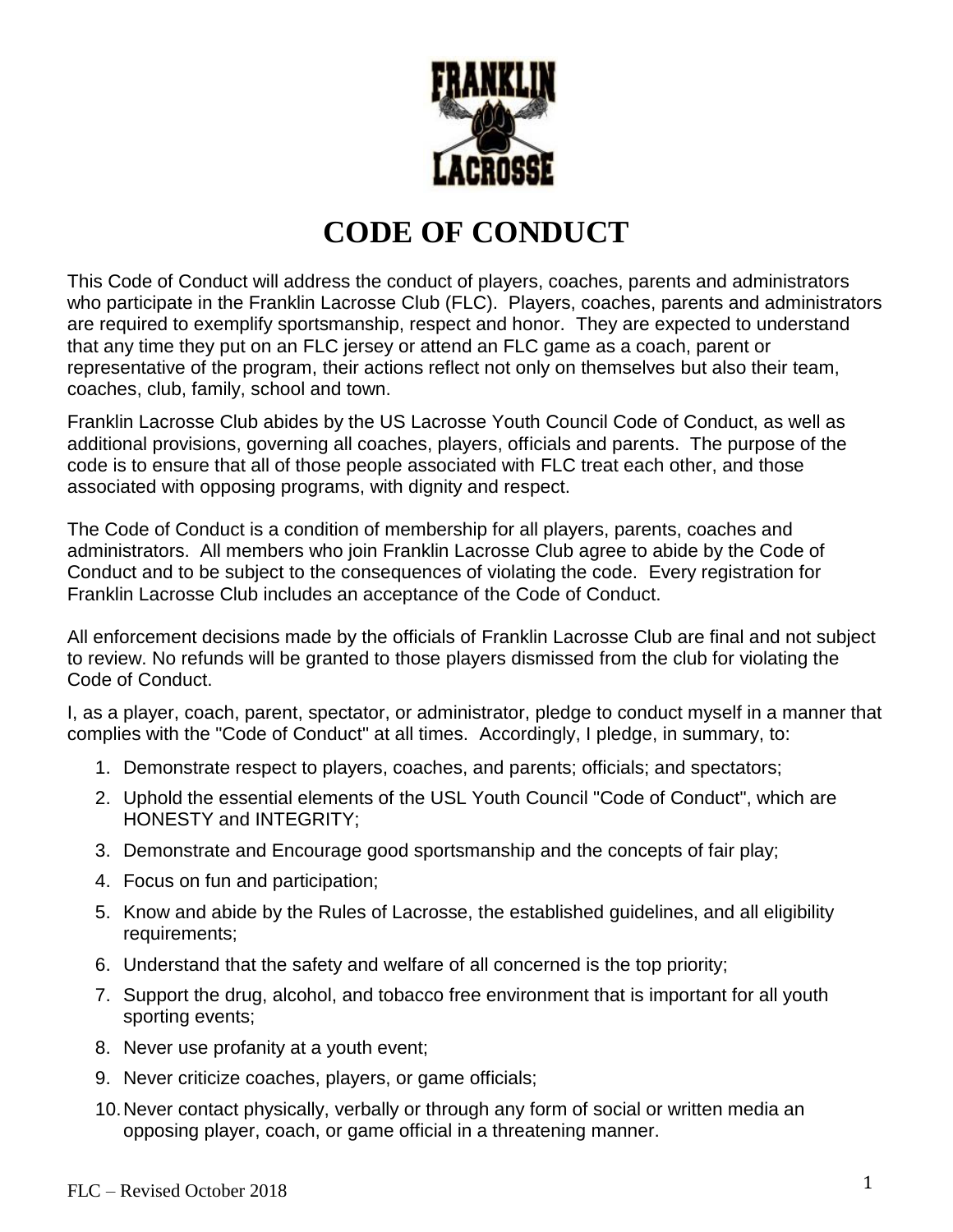## **PLAYER:**

As a player in the Franklin Lacrosse Club, I pledge that I will be responsible for my words and actions while participating in practices, games, tournaments and associated events and shall conform to the specified code of conduct.

#### **CONDUCT RELATED TO ORGANIZED EVENTS (Games, Practices, Clinics or any associated event)**

I hereby agree that as a participant/player in the Franklin Lacrosse Club:

- 1. I will not engage in or encourage any other person to engage in unsportsmanlike conduct with any coach, parent, player, participant, official or any other attendee.
- 2. I will not engage in or encourage any other person to engage any behavior which would endanger the health, safety, or well-being of any coach, parent, player, participant, official or any other attendee.
- 3. I will not use or encourage any other person to use drugs or alcohol while at a sports event and will not attend, coach, officiate or participate in a youth sports event while under the influence of drugs or alcohol.
- 4. I will not engage or encourage any other person to engage in the use of profanity.
- 5. I will treat and encourage others to treat any coach, parent, player, participant, official or any other attendee with respect regardless of race, creed, color, religion, national origin, sex, sexual orientation or ability.
- 6. I will not engage or encourage any other person to engage in verbal or physical threats or abuse aimed at any coach, parent, player, participant, official or any other attendee.
- 7. I will not initiate or encourage any other person to initiate a fight or scuffle with any coach, parent, player, participant, official or any other attendee.

## **PARENT:**

As a parent of a player in the Franklin Lacrosse Club, I pledge that I will be responsible for my words and actions while attending practices, games, tournaments, associated events and any interaction with members of FLC or opposing programs, and shall conform to the specified code of conduct.

#### **CONDUCT RELATED TO ORGANIZED EVENTS (Games, Practices, Clinics or any associated event)**

- 1. I will not engage in or encourage any other person to engage in unsportsmanlike conduct with any coach, parent, player, participant, official or any other attendee.
- 2. I will not engage in or encourage any other person to engage any behavior which would endanger the health, safety, or well-being of any coach, parent, player, participant, official or any other attendee.
- 3. I will not use or encourage any other person to use drugs or alcohol while at a sports event and will not attend, coach, officiate or participate in a youth sports event while under the influence of drugs or alcohol.
- 4. I will not engage or encourage any other person to engage in the use of profanity.
- 5. I will treat and encourage others to treat any coach, parent, player, participant, official or any other attendee with respect regardless of race, creed, color, religion, national origin, sex, sexual orientation or ability.
- 6. I will not engage or encourage any other person to engage in verbal or physical threats or abuse aimed at any coach, parent, player, participant, official or any other attendee.
- 7. I will not initiate or encourage any other person to initiate a fight or scuffle with any coach, parent, player, participant, official or any other attendee.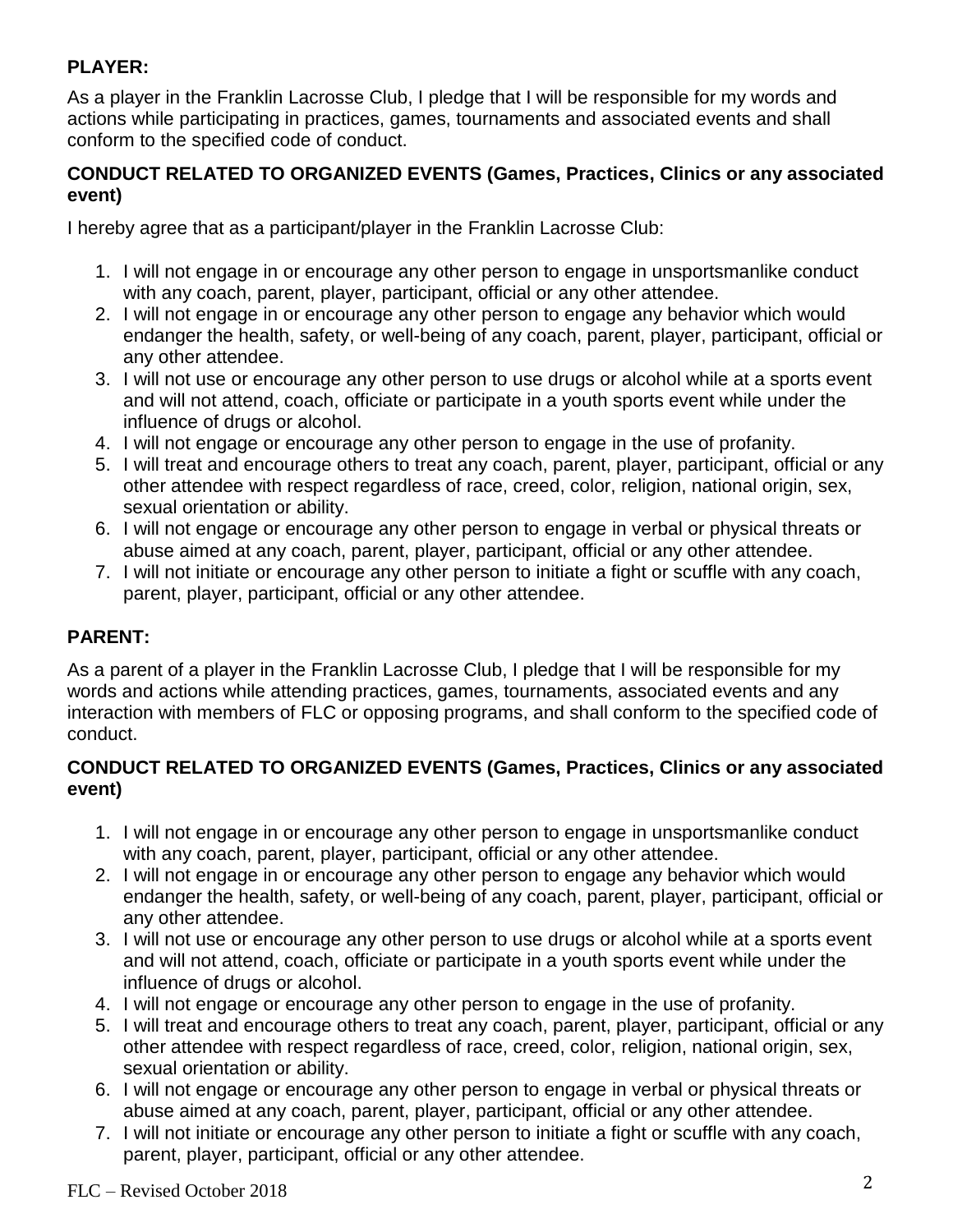- 8. I understand that as a parent I need to set an example for players and parents of both FLC and opposing programs for exemplary behavior.
- 9. I promise to help my child enjoy the youth sports experience within my personal constraints by assisting with keeping the scorebook, running the clock, organizing team events, photographing players/teams, and/or raising funds.

## **COACH:**

I, as a coach in the Franklin Lacrosse Club, pledge that I will be responsible for my words and actions while coaching and performing all other duties that may be associated with my role as a coach within FLC, and shall conform my behavior to the specified code of conduct.

#### **I. CONDUCT RELATED TO ORGANIZED EVENTS (Games, Practices, Clinics or any associated event)**

I hereby agree that if I am volunteering as a COACH or ASSISTANT COACH:

- 1. I will not engage in or encourage any other person to engage in unsportsmanlike conduct with any coach, parent, player, participant, official or any other attendee.
- 2. I will not engage in or encourage any other person to engage any behavior which would endanger the health, safety, or well-being of any coach, parent, player, participant, official or any other attendee.
- 3. I will not use or encourage any other person to use drugs or alcohol while at a sports event and will not attend, coach, officiate or participate in a youth sports event while under the influence of drugs or alcohol.
- 4. I will not engage or encourage any other person to engage in the use of profanity.
- 5. I will treat and encourage others to treat any coach, parent, player, participant, official or any other attendee with respect regardless of race, creed, color, religion, national origin, sex, sexual orientation or ability.
- 6. I will not engage or encourage any other person to engage in verbal or physical threats or abuse aimed at any coach, parent, player, participant, official or any other attendee.
- 7. I will not initiate or encourage any other person to initiate a fight or scuffle with any coach, parent, player, participant, official or any other attendee.
- 8. I understand that as a coach I need to set an example for players and parents for exemplary behavior.

## **II. CONDUCT RELATED TO INTERACTION WITH PLAYERS**

I hereby agree that if I am volunteering as a COACH or ASSISTANT COACH,

- 1. I will place the emotional and physical well-being of my players ahead of a personal desire to win.
- 2. I will treat each player as an individual, remembering the large range of emotional and physical development for the same age group.
- 3. I will do my best to provide a safe playing situation for my players
- 4. I will promise to review and practice the basic first aid principles needed to treat injuries of my players.
- 5. I will do my best to organize practices that are fun and challenging for all of my players.
- 6. I will lead by example in demonstrating fair play and sportsmanship to all my players.
- 7. I will provide a sports environment for my team that is free of drugs, tobacco, and alcohol, and I will refrain from their use at all FLC related events.
- 8. I will be knowledgeable in the rules of lacrosse and I will teach these rules to my players.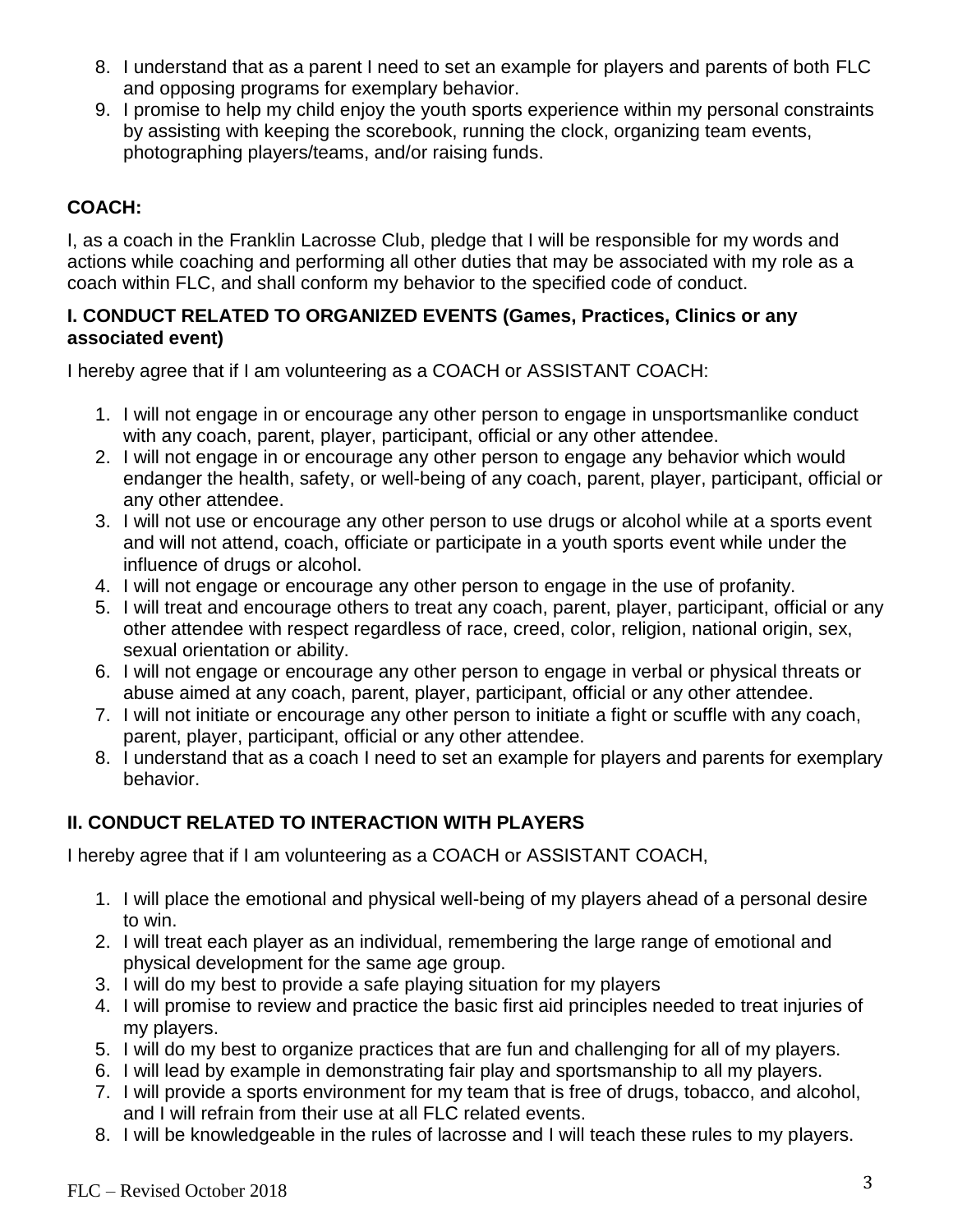- 9. I will use coaching techniques that are appropriate for each of the skills that I teach.
- 10.I will be generous with praise when it is deserved; be consistent and honest; be fair and just; will not criticize players publicly; and will not yell at players.
- 11.I will maintain an open line of communication with my players' parents using the team management application and be available to answer questions and address problems throughout the season.
- 12.I will remember that I am a youth sports coach and that the game is for the children and not for the adults.

## **III. CONDUCT RELATED TO CERTIFICATION AND ORGANIZATIONAL POLICY**

I hereby state that if I am volunteering as a COACH or ASSISTANT COACH:

- 1. I will agree to a national background screening and online SafeSport training.
- 2. I will agree to meet all certification requirements set forth by federal and state law, Franklin Lacrosse Club and/or the recreation department of Franklin. An updated US Lacrosse membership is required for participation as a coach. Level 1 certification from US Lacrosse is required within 1 year of joining FLC.
- 3. I will agree to NOT schedule games, scrimmages, practices or any other organized lacrosse activities without the express consent of the FLC Board of Directors.
- 4. I will agree to NOT act in any manner that is contradictory to the policies set forth by the FLC Board of Directors or any other committee assigned to carry out the mission of the Franklin Lacrosse Club.
- 5. I will agree to bring any grievances I may have in accordance with the protocol set forth for the hearing of such grievances.

#### **BOARD OF DIRECTORS:**

I, as a member of the Board of Directors for the Franklin Lacrosse Club, pledge that I will be responsible for my words and actions while performing all duties that may be associated with my role as a member of the Board of Directors for FLC, and shall conform my behavior to the specified code of conduct.

#### **I. CONDUCT RELATED TO ORGANIZED EVENTS (Games, Practices, Clinics or any associated event)**

I hereby agree that if I am volunteering as a member of the Board of Directors:

- 1. I will not engage in or encourage any other person to engage in unsportsmanlike conduct with any coach, parent, player, participant, official or any other attendee.
- 2. I will not engage in or encourage any other person to engage any behavior which would endanger the health, safety, or well-being of any coach, parent, player, participant, official or any other attendee.
- 3. I will not use or encourage any other person to use drugs or alcohol while at a sports event and will not attend, coach, officiate or participate in a youth sports event while under the influence of drugs or alcohol.
- 4. I will not engage or encourage any other person to engage in the use of profanity.
- 5. I will treat and encourage others to treat any coach, parent, player, participant, official or any other attendee with respect regardless of race, creed, color, religion, national origin, sex, sexual orientation or ability.
- 6. I will not engage or encourage any other person to engage in verbal or physical threats or abuse aimed at any coach, parent, player, participant, official or any other attendee.